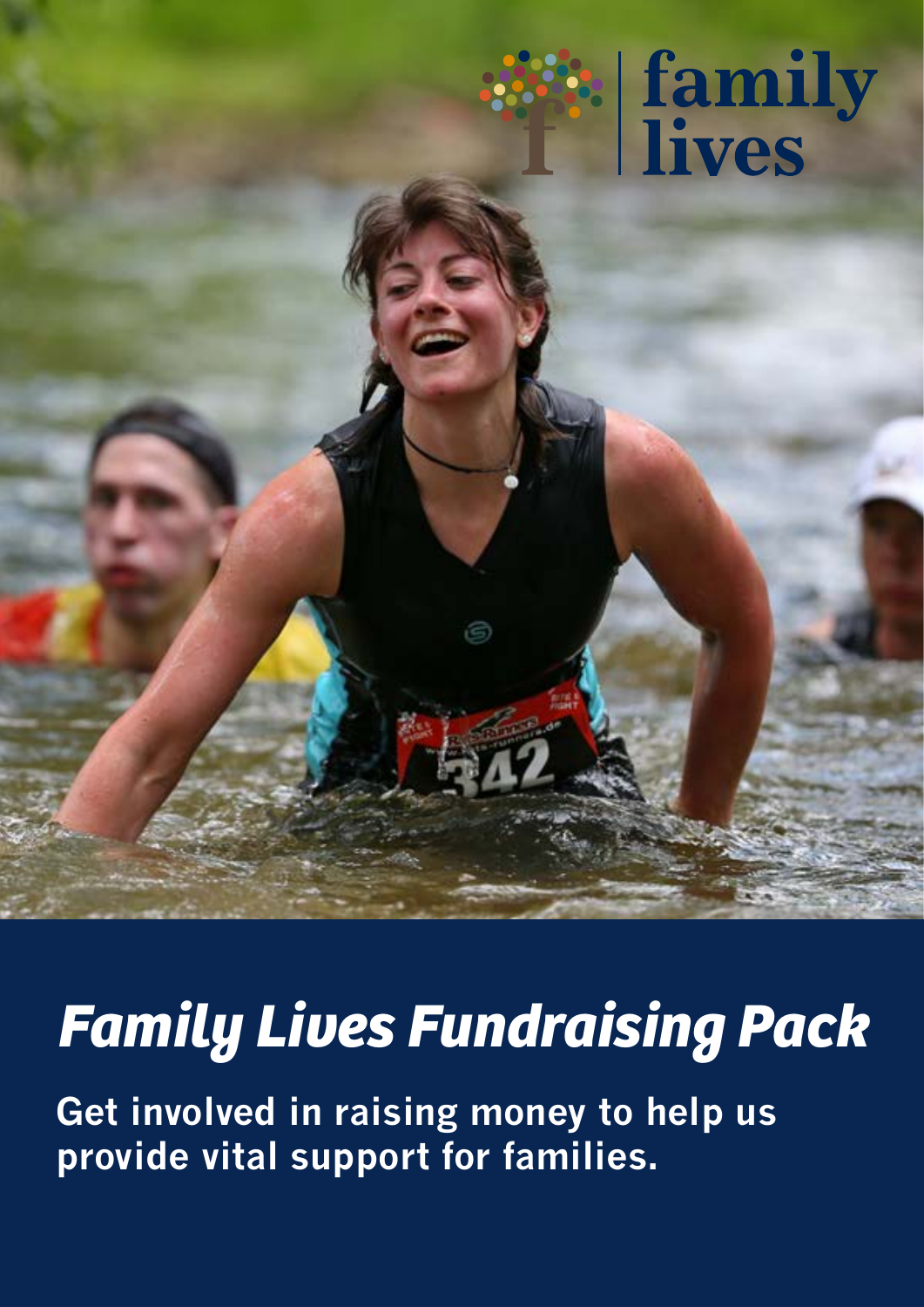Thank you for choosing to support Family Lives. Fundraising for us helps us to support people who really need our help with issues such as bullying, mental health, or dealing with the many other pressures of everyday family life.

For decades, Family Lives has provided a free helpline to advise and support families across the UK. We need your support to ensure we can maintain this free service. For many families, our helpline is a lifeline. Our website is full of advice and support for families; whether you're a child being bullied, or a parent worried their teenager is struggling with their mental health, we're here for you.

We want to show you how our work supports young people and families and how the money you can raise will help.

#### *Help us to keep being there, on the phone, online, and in person.*

This pack has some great ideas to help you to raise money for Family Lives. Fundraisers, like you, mean that we can continue our vital work supporting families who need us.

£25 helps train a volunteer call taker so they can be there for a parent who is facing aggression and violence from their child on a daily basis.

Thank you and good luck!

Fundraising Team Family Lives



### *Thank you for supporting Family Lives*

# *Help us support families*

In this pack, we've included ideas for how you can raise money to support anyone who is experiencing issues in family life. There's something in here for everyone, but you can always use your own great ideas too.

**£10** helps a parent support their child who is self-harming to talk to our trained advisors

**£20** funds individual support sessions for ten families in distress each year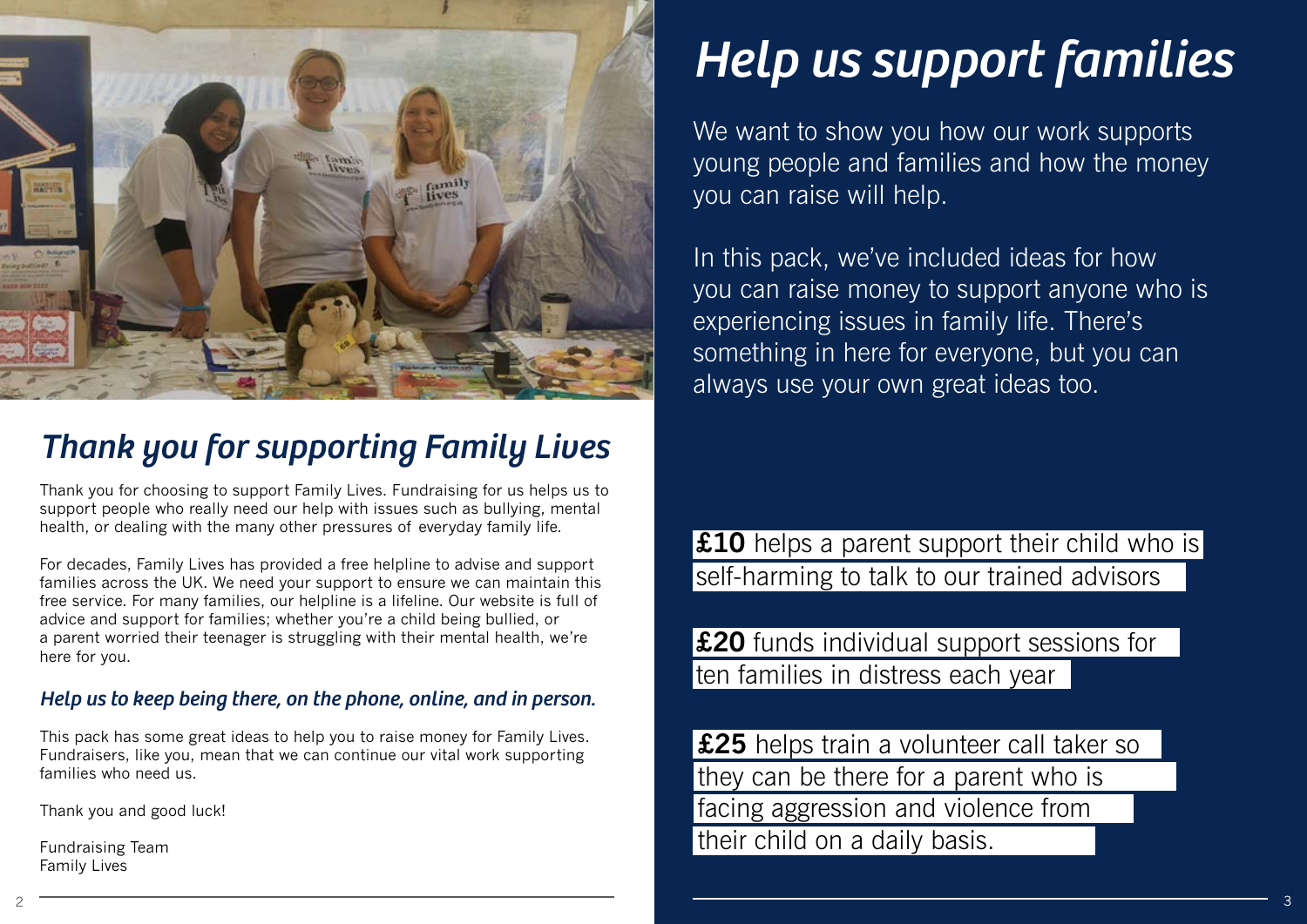#### *2. Yummy bake off*

Get creative with the flour and eggs! Have a bake-off competition and then sell the goodies you've made. Just find a place to have your bake sale such as a classroom, workplace or even your garden, get some posters up and you're away.

#### *5. Fashion show*

Why not get creative with some old clothes and a sewing machine? Or you could see what you can make out of recyclable materials to add an extra twist to your own anti-bullying fashion show. Get your friends and family involved and make it as big or as small as you want.

#### *6. Hidden talents*

You could organise your own talent contest, play or concert in aid of Family Lives. It could be great fun and an excellent way of raising money, as well as getting some media coverage.





## **Fundraise for us**

#### *1. Run for us*

Get your running shoes on and raise money for Family Lives. Sign up to one of the nationwide runs via our fundraising page

**www.familylives.org.uk/get-involved/fundraise/run-for-us** and help us support families.



Get creative- hold your own poster or poetry competition to raise money. Alternatively, you can make your own vlog with messages of help and support for those affected by issues within family life such as mental health. We'd love to showcase them on our social media, so don't forget to send them to us too!

#### *7. Bring and buy*

Have a rummage in that cupboard full of things you no longer use and unwanted Christmas gifts.

You can turn this into treasure by running your very own jumble sale. All you need is a space to hold the sale, a few tables, and some good salespeople!



#### *8. Quiz*

Why not arrange a quiz? You can get teams together, choose team names and each person pays £1 to enter. You can ask people or local businesses to donate a prize for the winning team.

#### *9. Dance the night away*

Everyone likes to dance, so why not organise a dance for Family Lives? You can make some posters, charge a small entry fee and even give prizes to those with the smoothest moves.

#### *10. Poster or Vlog competition*

#### *3. Come dine with me*

Get a group together and hold a dinner party over consecutive nights, with lots of fantastic food and great conversation for the perfect night in. A fantastic way of raising money and having fun!

#### *4. Sponsor me!*

Sponsored events are great fun and a good way to get motivated to do something different for a good cause. You could hop, run, be silent, dance, walk, hike or sing; the choices are endless. Find out more by visiting **www.familylives.org.uk/get-involved/fundraise/run-an-event-in-your-area/**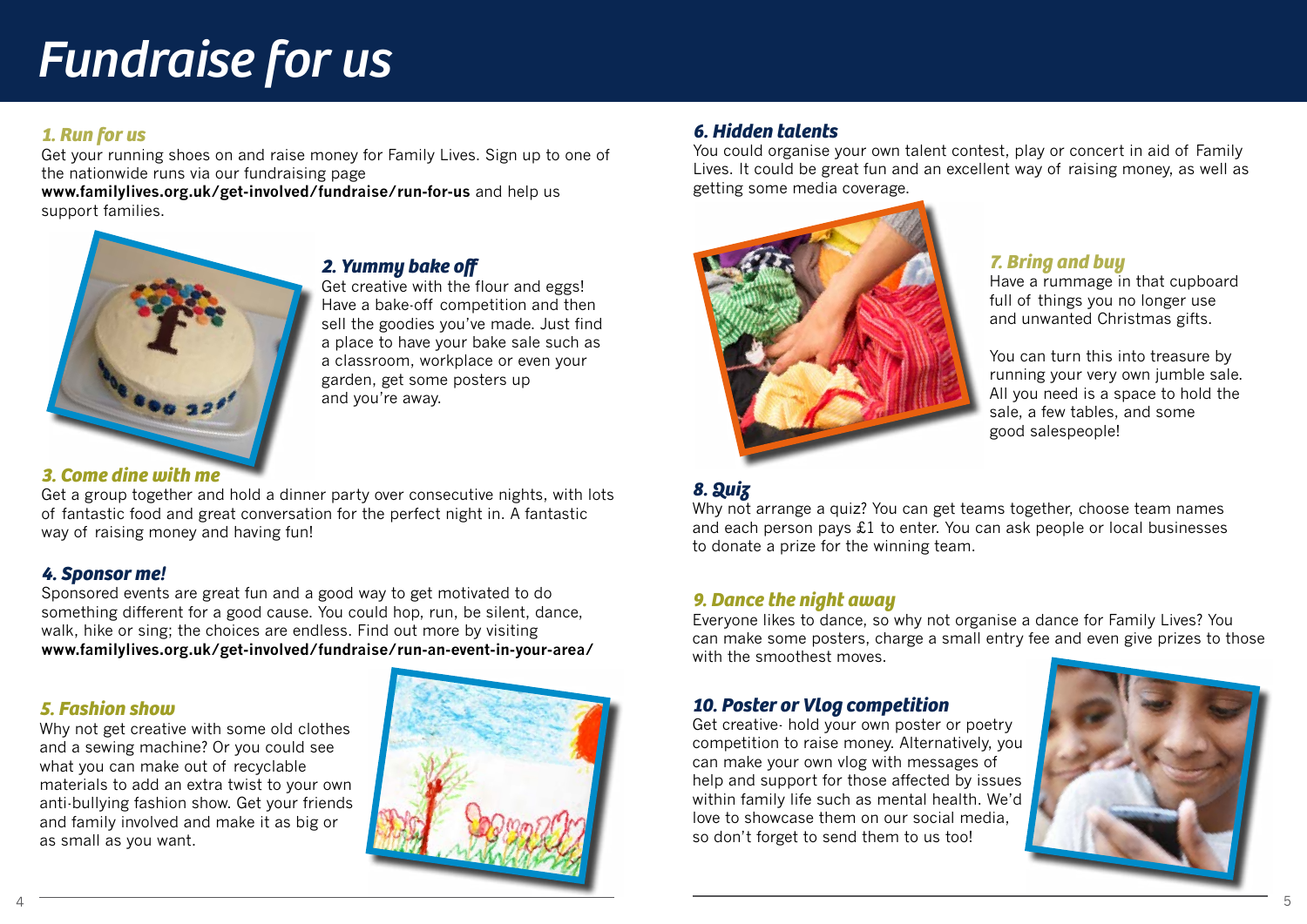the participants do, include them. Alternatively you can simply pick up the phone and ask to speak to the relevant person. It's never too late to talk to the press, and remember that you can still contact them again afterwards with photographs and to tell them how it went.

#### *How to collect money*

If you took part in a sponsored event, some people prefer to sponsor you once you've completed it, so make sure you let everyone know all about how well you did! Don't be afraid to give those who promised to sponsor you a gentle reminder.

**.** If you've collected offline funds please try and send these in no later than two months after your fundraising event.





Remember to say thank you to everyone who sponsored you, or who helped you organise your fundraising event, and let people know how much money you raised.

#### *Sending us your money*

- Make sure you let us know your name and the event you took part in when sending in your funds so we know who to thank. If you'd like us to thank a group by name then please let us know.
- Please make cheques out to Family Lives and send to this address: Family Lives, 15-17 The Broadway, Hatfield,
- Hertfordshire, AL9 5HZ
- Please do not send cash.
- You can also make a donation over the phone by credit or debit card if you need to. Please call us on 020 7553 3086.

Anything you've raised online through Just Giving will automatically be transferred to us at **www.justgiving.com/familylives** so you won't need to do anything there.

Please remember to send in any sponsorship forms with the donations so we can claim the Gift Aid.

It's easy to fundraise online using **www.justgiving.com, BT My Donate** and **uk.virginmoneygiving.com** which are websites that allow you to set up your personal fundraising page to collect donations for your fundraising activity to give to Family Lives. They're simple to set up and you can add your own story, pictures and videos to your page to make it your own. Once it's set up, your friends and family can donate their money without you having to collect it later. It's also easy for people to add Gift Aid this way.

#### *Share your story*

If you'd like to share your story and help inspire other fundraisers, please send your stories, quotes and photos to

TallulahC@familylives.org.uk. We'd love to use these in our future newsletters, social media channels and on our website.

You could also add your story to your school's website, post it on your blog and share on social media.

#### *Sponsorship form*

There is a sponsorship form on pages 9 and 10 which you can use to collect donations from your friends and family. Just photocopy it or print out again if you need more.

#### *Fundraising online*

#### *Gift Aid*

Gift Aid provides donors with the opportunity to increase the value of their donations if they're a UK Taxpayer and live in the UK. Gift Aid allows us to claim an extra 25 pence for every pound which is raised with no extra cost to either the sponsor or the fundraiser. So for example, if you raise £1, with Gift Aid this is worth around £1.25 to Family Lives. People can sign up for us to claim Gift Aid on their donations by ticking the box on the sponsorship form and including their full name and address. If they are donating at your JustGiving or Virgin Money page they will collect any Gift Aid for Family Lives. If you have any questions about Gift Aid, please get in touch.

#### *Make your event stand out*

Try to make your event stand out, whether it's in an email or on your online fundraising page. Use photos and give lots of information about your event, such as location and time. Tell the story of why you're raising money for Family Lives and explain who we are. You can find information on our website **www.familylives.org.uk.** Design some promotional materials such as flyers, leaflets and posters to advertise your event. You can use our posters at the end of this pack or make your own.

#### *Contact your local media*

Your local media is a great place to contact about your fundraising event. Local newspapers, radio stations and TV are always looking for stories about local people. Have a look in your local newspapers for examples of other fundraisers. Here are a few tips about what they might be looking for:

- $\bullet$  Local media will like a story which is original and interesting so think how you can make your event stand out.
- $\bullet$  If you have an interesting or compelling story about why you've chosen to raise money for Family Lives, they will be more likely to feature it. Do remember that you may be asked to talk about your personal background when discussing your event. If you, or the people you're close to aren't comfortable with this and you're having concerns, you can always talk to our team about what to expect.
- $\bullet$  Pictures local media like a good photo.

The best way to inform your local media about your fundraising event is to send them a press release. We recommend doing this at least seven days before it takes place. Include information such as what the event is, how much you're trying to raise for Family Lives, where and when it will take place and who is doing it and why. If you have a personal story behind the event, or any of

### *Your event*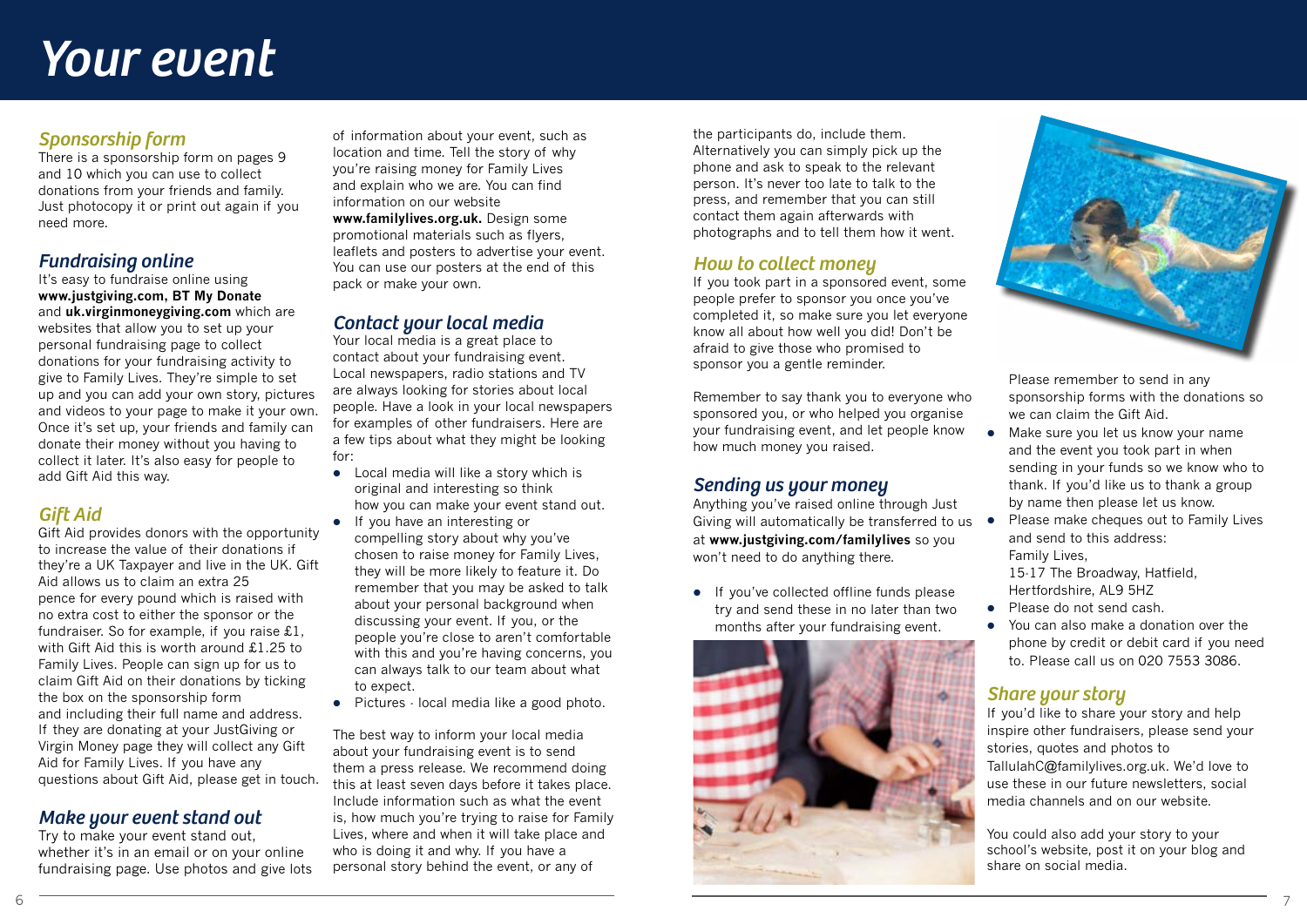

### **Sponsorship form**

o *Let us know about your fundraising event, when it is and where it will take place, email us supportus@familylives.org.uk.*

**family**<br>lives

- o *Make a fundraising plan of who you will ask and how much you think you can make from your event.*
- o *Set up your online fundraising page - see page 6 of this pack for more information.*
- $\Box$  *Contact your local media. See page 6 of this pack for tips and advice.*
- o *Promote your fundraising page through Facebook, Twitter, email, posters and any other way you can think of. You can connect with us on our Twitter and Facebook pages too using @familylives.*
- o *Collect offline sponsorship and complete the sponsorship form included with this pack.*
- o *Thank all your donors for every donation. Let them know how your event went and how their donation will help Family Lives.*
- o*Send in your money.*
- o *Email supportus@familylives.org.uk and let us know how your event went and any photos from the day.*

| <b>Full Name</b>                                       | <b>Home Address</b><br>Please provide your full home address and<br>postcode otherwise we cannot collect Gift Aid | Postcode Amount |                 | Gift<br>Aid                      | Opt<br>$in$ <sup>*</sup><br>See below |
|--------------------------------------------------------|-------------------------------------------------------------------------------------------------------------------|-----------------|-----------------|----------------------------------|---------------------------------------|
|                                                        |                                                                                                                   |                 |                 |                                  |                                       |
|                                                        |                                                                                                                   |                 |                 |                                  |                                       |
|                                                        |                                                                                                                   |                 |                 |                                  |                                       |
|                                                        |                                                                                                                   |                 |                 |                                  |                                       |
|                                                        |                                                                                                                   |                 |                 |                                  |                                       |
|                                                        |                                                                                                                   |                 |                 |                                  |                                       |
|                                                        |                                                                                                                   |                 |                 |                                  |                                       |
|                                                        |                                                                                                                   |                 |                 |                                  |                                       |
|                                                        |                                                                                                                   |                 |                 |                                  |                                       |
|                                                        |                                                                                                                   |                 |                 |                                  |                                       |
| online sponsorship page - it's free and simple to use. | ONLINE SPONSORSHIP: Why not log on to www.justgiving.com/familylives and create and                               |                 | <b>Subtotal</b> | $\pmb{\pmb{\pmb{\pmb{\cdot}}} }$ |                                       |

Do you pay tax? If so your gift will be worth a quarter more to us - at no A donation is worth more with giftaid extra cost to you. All you have to do is tick the box below, and the tax office will give 25p for every pound you give. I am a UK taxpayer and I would giftaid it like Family Lives to claim Gift Aid on my donation below. I understand that I must pay an amount of Income Tax and/or Capital Gains Tax for each tax year (6 April one year to 5 April the next) that is at least equal to the amount of tax that Family Lives will reclaim on my gifts.

### *Thank you!*

# *Checklist*

**Helpline 0808 800 2222 www.familylives.org.uk**

\* Opt in - Family Lives would like to hold your details in order to contact you about our fundraising, campaigning and services for families. If you would be happy for us to use your details in this way please tick the last box in the table above. Please see our Privacy Policy for information www.familylives.org.uk/ privacy/

If you need more copies of this form, please photocopy it before filling it in, or print another copy

Family Lives is registered as a company limited by guarantee in England and Wales No. 3817762. Registered charity No.1077722. Registered office: 15-17 The Broadway, Hatfield, Hertfordshire, AL9 5HZ. www.familylives.org.uk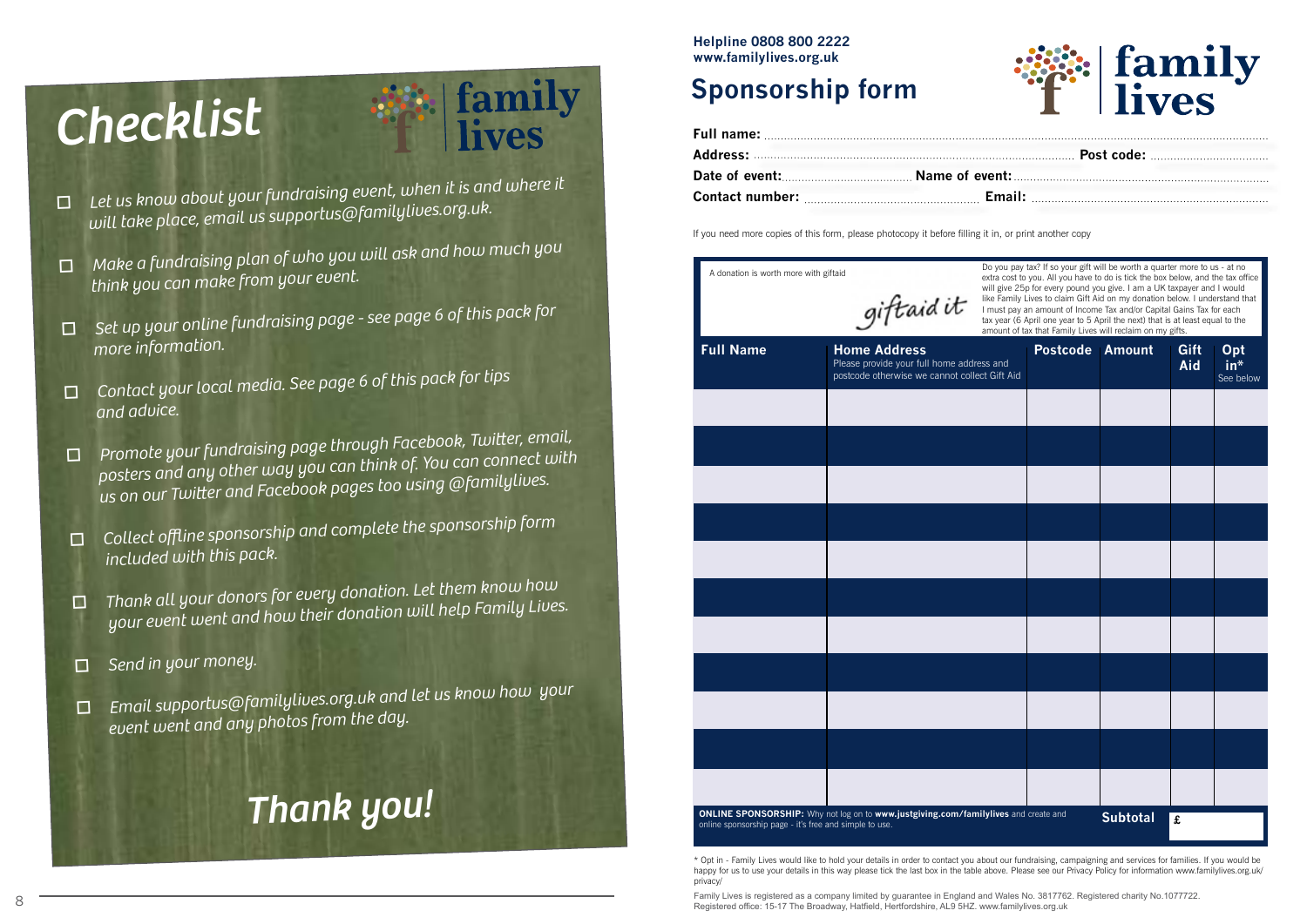Gift Aid It - Please see our statement about Gift Aid overleaf

uk/privacy/

| <b>Full Name</b>                                                                                                                                                                                                                                                                                                             | <b>Home Address</b><br>Please provide your full address and postcode<br>otherwise we cannot collect Gift Aid | <b>Postcode Amount</b> |  | Gift<br>Aid | Opt<br>out*<br>See below |  |  |  |
|------------------------------------------------------------------------------------------------------------------------------------------------------------------------------------------------------------------------------------------------------------------------------------------------------------------------------|--------------------------------------------------------------------------------------------------------------|------------------------|--|-------------|--------------------------|--|--|--|
|                                                                                                                                                                                                                                                                                                                              |                                                                                                              |                        |  |             |                          |  |  |  |
|                                                                                                                                                                                                                                                                                                                              |                                                                                                              |                        |  |             |                          |  |  |  |
|                                                                                                                                                                                                                                                                                                                              |                                                                                                              |                        |  |             |                          |  |  |  |
|                                                                                                                                                                                                                                                                                                                              |                                                                                                              |                        |  |             |                          |  |  |  |
|                                                                                                                                                                                                                                                                                                                              |                                                                                                              |                        |  |             |                          |  |  |  |
|                                                                                                                                                                                                                                                                                                                              |                                                                                                              |                        |  |             |                          |  |  |  |
|                                                                                                                                                                                                                                                                                                                              |                                                                                                              |                        |  |             |                          |  |  |  |
|                                                                                                                                                                                                                                                                                                                              |                                                                                                              |                        |  |             |                          |  |  |  |
|                                                                                                                                                                                                                                                                                                                              |                                                                                                              |                        |  |             |                          |  |  |  |
|                                                                                                                                                                                                                                                                                                                              |                                                                                                              |                        |  |             |                          |  |  |  |
|                                                                                                                                                                                                                                                                                                                              |                                                                                                              |                        |  |             |                          |  |  |  |
|                                                                                                                                                                                                                                                                                                                              |                                                                                                              |                        |  |             |                          |  |  |  |
|                                                                                                                                                                                                                                                                                                                              |                                                                                                              |                        |  |             |                          |  |  |  |
| ONLINE SPONSORSHIP: Why not log on to www.justgiving.com/familylives and create and<br>online sponsorship page - it's free and simple to use.<br><b>Total</b><br>£                                                                                                                                                           |                                                                                                              |                        |  |             |                          |  |  |  |
| Thank you for your support!                                                                                                                                                                                                                                                                                                  |                                                                                                              |                        |  |             |                          |  |  |  |
| Please return your completed form and sponsorship received to the address below.<br>(Please ensure that your name, postcode and event name is written on the back of all cheques)                                                                                                                                            |                                                                                                              |                        |  |             |                          |  |  |  |
| <b>Total amount sent:</b><br>Date sent:                                                                                                                                                                                                                                                                                      |                                                                                                              |                        |  |             |                          |  |  |  |
| * Opt out - Family Lives would like to hold your details in order to contact you about our fundraising, campaigning and services for families. If you would<br>prefer us not to use your details in this way please tick the last box in the table above. Please see our Privacy Policy for information www.familylives.org. |                                                                                                              |                        |  |             |                          |  |  |  |

Family Lives is registered as a company limited by guarantee in England and Wales No. 3817762. Registered charity No.1077722. Registered office: 15-17 The Broadway, Hatfield, Hertfordshire, AL9 5HZ. www.familylives.org.uk

# **Helpline 0808 800 2222**<br> **Sponsorship form contd form Contagraphy non-uniform Day! To raise money for**  | family<br>|ives



### **Sponsorship form contd**

### **Helpline 0808 800 2222**

# **Date: Donation:**

**(Please hand your donation to your form tutor)**

### **Helpline 0808 800 2222 www.familylives.org.uk**

# **£10** helps a bullied child too scared to go to



school to talk to our trained advisors

**£20** funds individual support for ten families in distress each year

Family Lives is registered as a company limited by guarantee in England and Wales No. 3817762. Registered charity No.1077722. Registered office: 15-17 The Broadway, Hatfield, Hertfordshire, AL9 5HZ. www.familylives.org.uk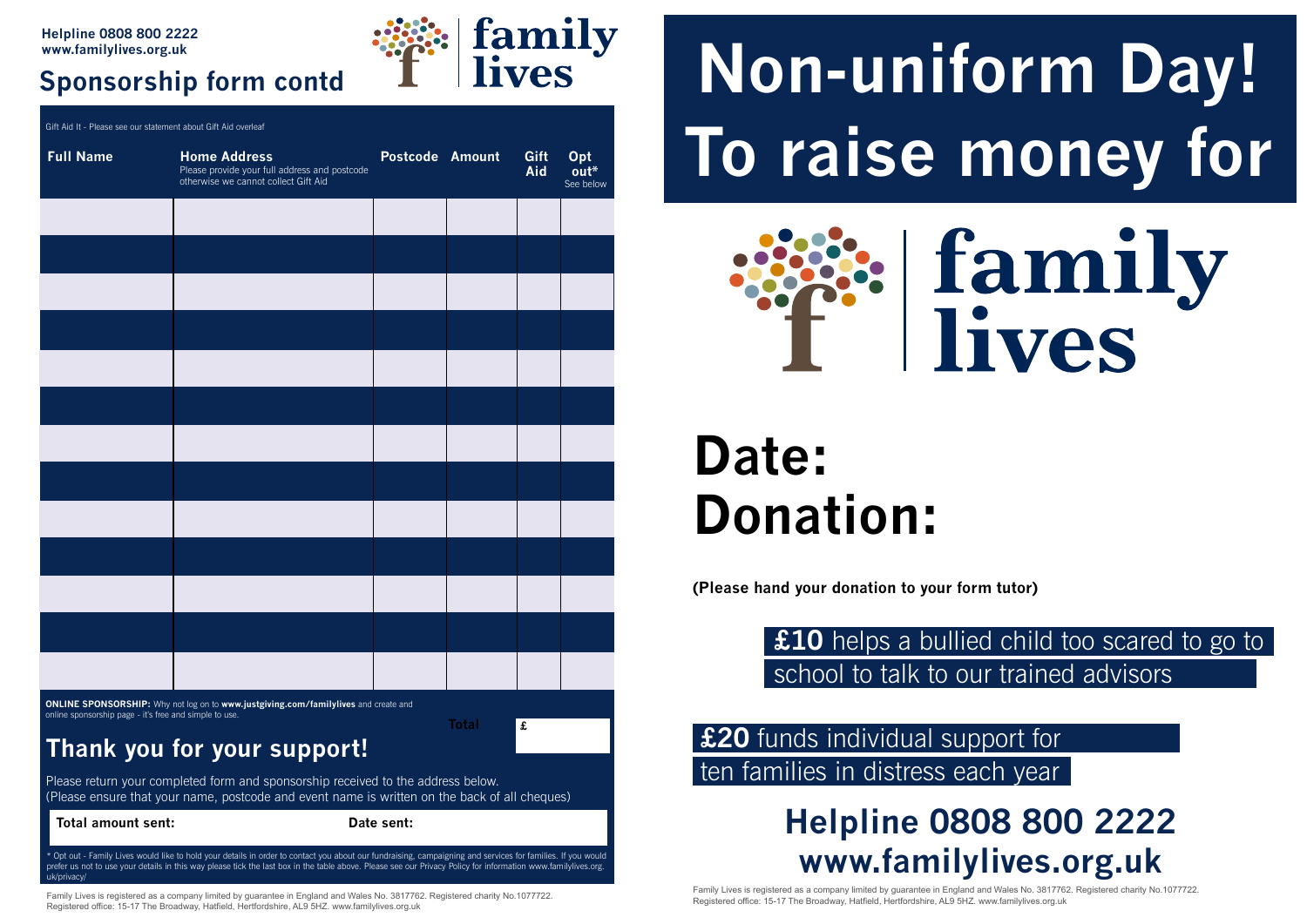# **Bake sale to raise money for**

# **When: Where:**

**£10** helps a bullied child too scared to go to school to talk to our trained advisors

### **Helpline 0808 800 2222 www.familylives.org.uk**

**£20** funds individual support sessions for ten families in distress each year

Family Lives is registered as a company limited by guarantee in England and Wales No. 3817762. Registered charity No.1077722. Registered office: 15-17 The Broadway, Hatfield, Hertfordshire, AL9 5HZ. www.familylives.org.uk



**£20** funds individual support sessions for ten families in distress each year

# **We are raising money for**



family lives

**What: When: Where:**

Family Lives is registered as a company limited by guarantee in England and Wales No. 3817762. Registered charity No.1077722. Registered office: 15-17 The Broadway, Hatfield, Hertfordshire, AL9 5HZ. www.familylives.org.uk

# family lives

### **Helpline 0808 800 2222 www.familylives.org.uk**

# **£10** helps a bullied child too scared to go to

school to talk to our trained advisors